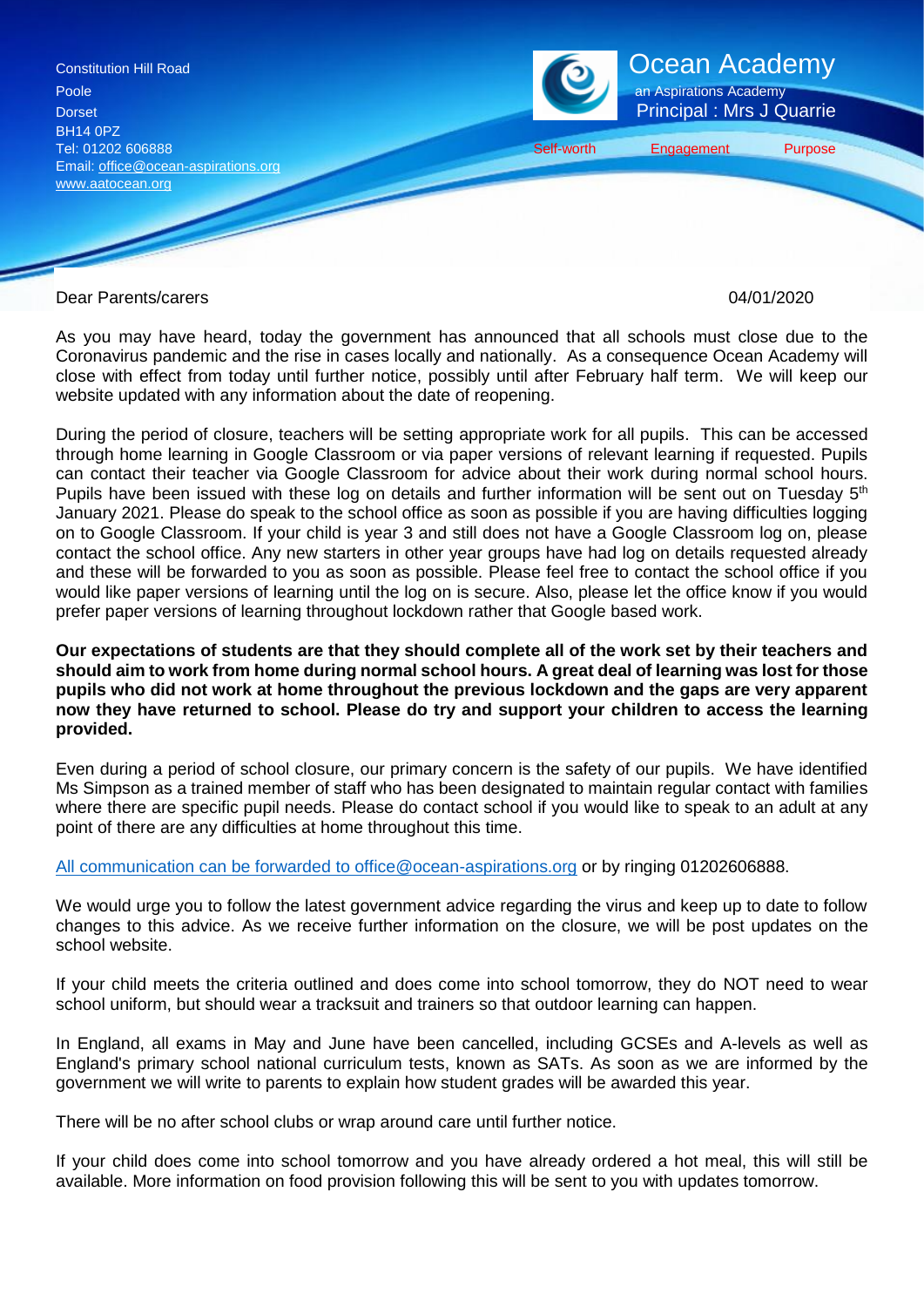**It is also vital that you tell us if you believe you are a key worker and need your child to come into school for some or all of the week throughout lockdown so that we can arrange a space for your child.**

**Please email your response to the school office following the criteria below alongside a photocopy of documentation that proves you are a key worker and need this space.** 

# **A key worker space should only be requested if there is no other alternative or no other family member who can look after your child.**

#### **Key workers are classed as :**

### **Health and social care**

This includes : doctors, nurses, midwives, paramedics, social workers, care workers, and other frontline health and social care staff including volunteers; the support and specialist staff required to maintain the UK's health and social care sector; those working as part of the health and social care supply chain, including producers and distributors of medicines and medical and personal protective equipment.

### **Education and childcare**

This includes: childcare, support and teaching staff, social workers, specialist education professionals who must remain active during the coronavirus (COVID-19) response to deliver this approach.

### **Key public services**

This includes: those essential to the running of the justice system, religious staff, charities and workers delivering key frontline services, those responsible for the management of the deceased, journalists and broadcasters who are providing public service broadcasting.

### **Local and national government**

This only includes those administrative occupations essential to the effective delivery of: the coronavirus (COVID-19) response, and the delivery of and response to EU transition, essential public services, such as the payment of benefits and the certification or checking of goods for import and export (including animal products, animals, plants and food), including in government agencies and arms length bodies.

# **Food and other necessary goods**

This includes those involved in food: production, processing, distribution, sale and delivery as well as those essential to the provision of other key goods (for example hygienic and veterinary medicines)

# **Public safety and national security**

This includes: police and support staff, Ministry of Defence civilians, contractor and armed forces personnel (those critical to the delivery of key defence and national security outputs and essential to the response to the coronavirus (COVID-19) outbreak and EU transition), fire and rescue service employees (including support staff), National Crime Agency staff , those maintaining border security, prison and probation staff and other national security roles, including those overseas

#### **Transport and border**

This includes those who will keep the air, water, road and rail passenger and freight transport modes operating during the coronavirus (COVID-19) response and EU transition, including those working on transport systems through which supply chains pass and those constructing or supporting the operation of critical transport and border infrastructure through which supply chains pass.

#### **Utilities, communication and financial services**

This includes: staff needed for essential financial services provision (including but not limited to workers in banks, building societies and financial market infrastructure), the oil, gas, electricity and water sectors (including sewerage), information technology and data infrastructure sector and primary industry supplies to continue during the coronavirus (COVID-19) response, key staff working in the civil nuclear, chemicals, telecommunications (including but not limited to network operations, field engineering, call centre staff, IT and data infrastructure, 999 and 111 critical services), postal services and delivery, payments providers, waste disposal sectors.

Please let us know:

Child's name